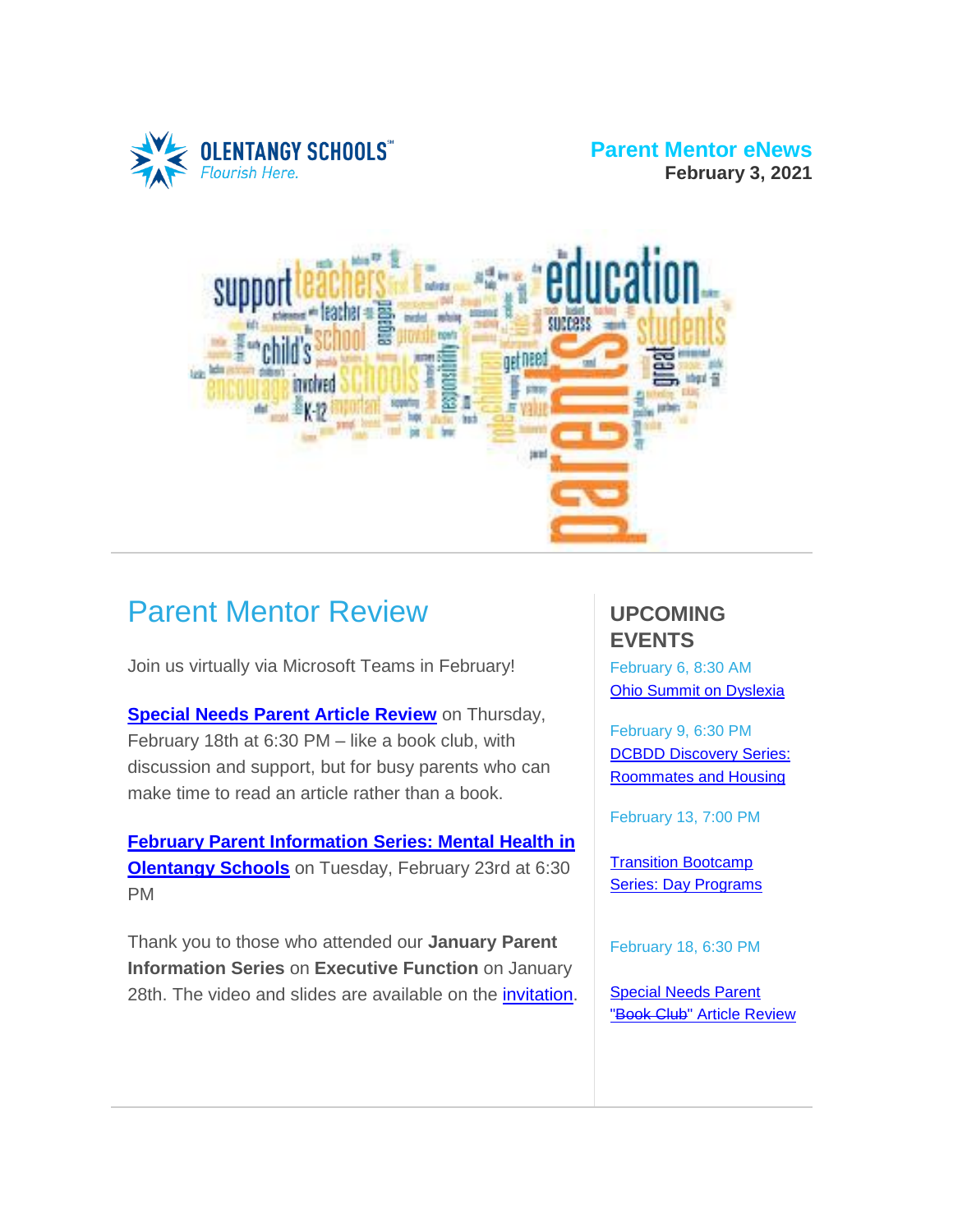# Transition Presentation

In case you missed the email sent out in January to **8th grade parents**, here is some information as you start the **transition process to 9th grade**.

- **The Transition [PowerPoint](https://drive.google.com/file/d/1holk_KGOZMWz7_3Lqsc0gi_lGpCqYblM/view?usp=sharing)**
- **The Loom Video of the [Transition](https://www.loom.com/share/b72f9bc2bf4143daa81c459dea1bb9ef) [Presentation](https://www.loom.com/share/b72f9bc2bf4143daa81c459dea1bb9ef)**
- The **Google Form to [complete](https://forms.gle/eNo7MPLyD5H2diVL9) to request a [meeting](https://forms.gle/eNo7MPLyD5H2diVL9)** with a high school Intervention Specialist from your future high school.

We are completing the **transition information for 5th to 6th grade** now and will send that out electronically to parents soon.

## Olentangy Schools Special **Olympics**

- Polar Plunge 2021 [Fundraiser](https://drive.google.com/file/d/1LW6Ytuy_XfjkZWGQ842nfuxxL4Tqfq2N/view?usp=sharing)
- OSSO is working with Special Olympics Ohio on plans for our athletes to safely return to activities. Stay tuned for more information.

February 23, 6:30 PM

Parent [Information](https://drive.google.com/file/d/1y-DCjM-NWaO-tlS0Wv8poKH7O-Obs30v/view?usp=sharing) Series: [Mental](https://drive.google.com/file/d/1y-DCjM-NWaO-tlS0Wv8poKH7O-Obs30v/view?usp=sharing) Health in **[Olentangy](https://drive.google.com/file/d/1y-DCjM-NWaO-tlS0Wv8poKH7O-Obs30v/view?usp=sharing) Schools**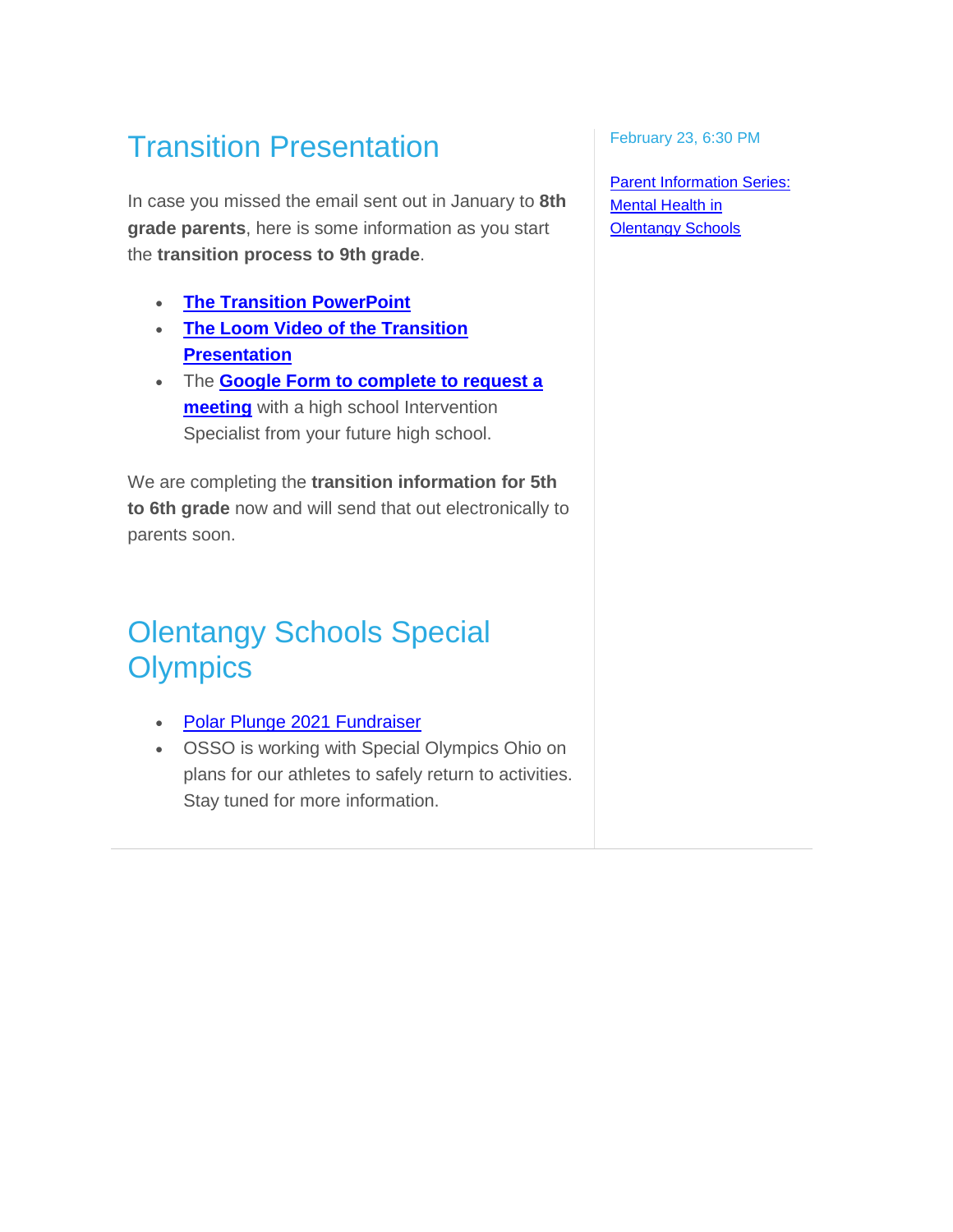

### We Thrive Together

Special [Olympics](https://sooh.org/) Ohio has partnered with We [Thrive](https://wethrivetogether.org/) [Together](https://wethrivetogether.org/) to increase socialization and reduce social isolation and loneliness in our community. We invite you to take advantage of the FREE events and activities available online. For more information and to register, **click here**. Don't forget to invite your friends for some virtual fitness and f**un!**



## My Child Has Lost All Motivation!

Boredom, excessive worry, and executive dysfunction are all diminishing motivation for remote learners with ADHD during this pandemic. Use [these](https://www.additudemag.com/distance-learning-motivation-adhd/?utm_source=eletter&utm_medium=email&utm_campaign=school_january_2021&utm_content=012021&goal=0_d9446392d6-bcfc5c1ea7-290960289) [strategies](https://www.additudemag.com/distance-learning-motivation-adhd/?utm_source=eletter&utm_medium=email&utm_campaign=school_january_2021&utm_content=012021&goal=0_d9446392d6-bcfc5c1ea7-290960289) to boost focus and [engagement](https://www.additudemag.com/distance-learning-motivation-adhd/?utm_source=eletter&utm_medium=email&utm_campaign=school_january_2021&utm_content=012021&goal=0_d9446392d6-bcfc5c1ea7-290960289) for your student during this third (long) semester of distance learning.



#### New Dyslexia Screening and Teacher Training for Dyslexia Law in Ohio

On Saturday January 9, 2021, Governor DeWine signed **HB 436** into law. HB 436 mandates dyslexia screening and dyslexia training for teachers. For the letter from Mike McGovern, President of the [International](https://coh.dyslexiaida.org/) Dyslexia [Association](https://coh.dyslexiaida.org/) Central [Ohio,](https://coh.dyslexiaida.org/) click [here.](https://drive.google.com/file/d/1-SXpIMe8NtO6XZl4aZoUPItmzo0pPbe0/view?usp=sharing)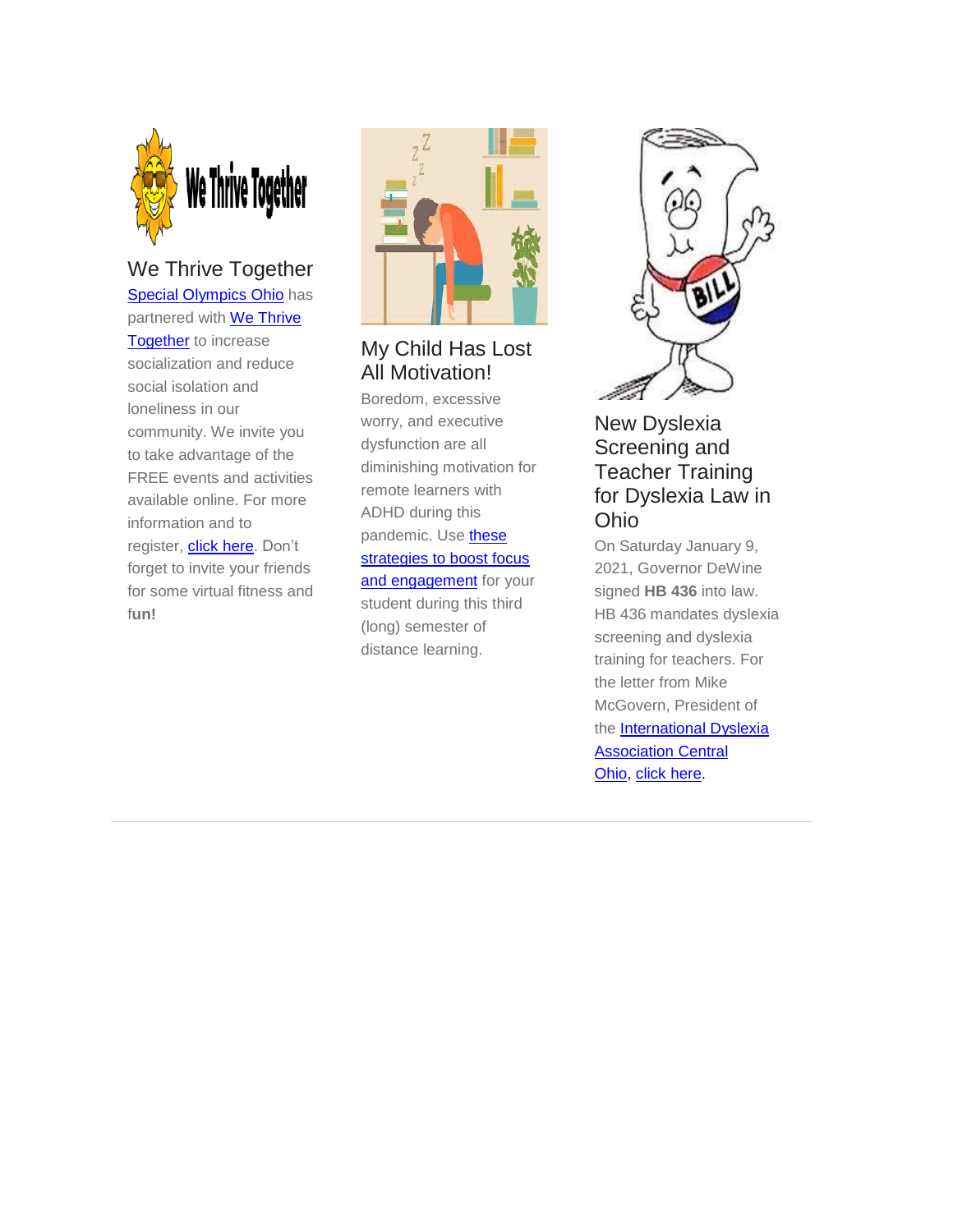

#### Supporting Vulnerable Students in Stressful Times: Tips for Parents

The current climate of divisiveness, anger and fear in this country is having a significant impact on many children and adults. The National Association of School Psychologists has shared tips and [resources](https://www.nasponline.org/x37551.xml) with [parents.](https://www.nasponline.org/x37551.xml) This marks an important time for families and schools to work together to foster supportive relationships, to help children understand their emotional reactions, and to teach effective coping and conflict resolution strategies.

.



## Syntero February Parent Workshop **Series**

Syntero has developed each workshop to help parents and caregivers navigate tough topics with their kids, tween, and teens. For more information on the Workshop Series, [click](https://drive.google.com/file/d/1Uds_MZ6TA_ZEK5OPQedQCjGWeKjRFrOP/view?usp=sharing) [here.](https://drive.google.com/file/d/1Uds_MZ6TA_ZEK5OPQedQCjGWeKjRFrOP/view?usp=sharing) [Register](https://docs.google.com/forms/d/1Bii54kQnKuOloZIDWb5h6WLIUxPtO62cKzksc2Mk8G0/viewform?edit_requested=true&fbclid=IwAR06phSiv6ch5Yp_DKhU0hfdkxpeudlnezdC4_6rC1qgI5cEpJZxjmO-xd8&edit_requested=true) for all workshops, a couple or just one.

February 4: How to Talk with Kids about Sex

February 11: How to Talk with Kids about Dating Abuse

February 18: How to Talk with Kids about Porm and Support their Cyber Safety



### How to Talk to your Kids About Politics

The weeks (and months) surrounding an election can be a time of difficult social interactions, personal frustration and anxious anticipation under normal circumstances. This year's election cycle may feel more divisive than ever for many adults. Nationwide Children's Hospital On Our Sleeves has prepared some [tips](https://www.onoursleeves.org/find-help/support/politics) and [resources](https://www.onoursleeves.org/find-help/support/politics) to help parents navigate this turbulent time with our children.